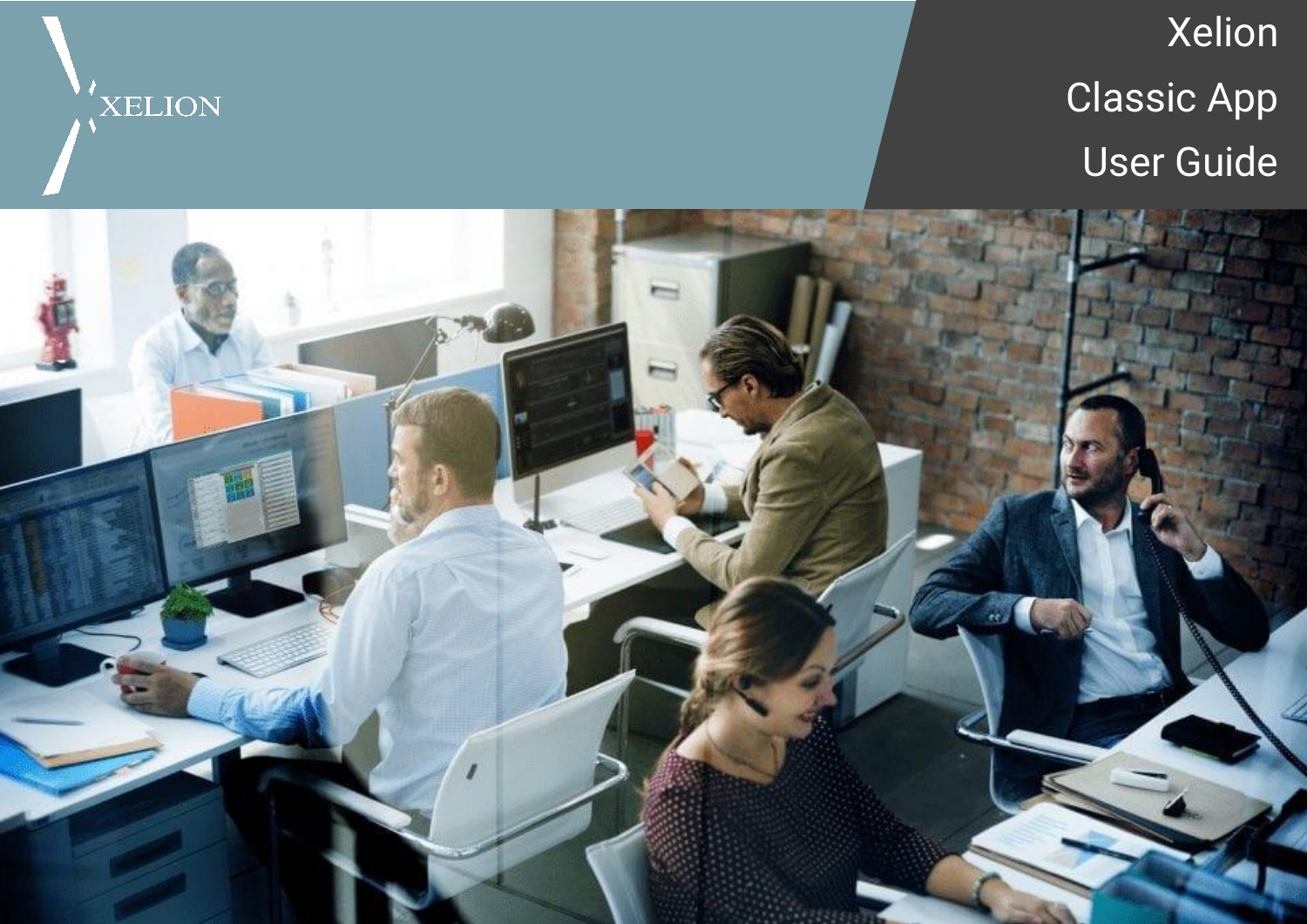You can download the app from the [www.xelion.com](http://www.xelion.com/)

Once installed, login with your user credentials.

If your administrator has connected your Xelion service with Microsoft 365 you can login with your company email address using the Microsoft option.

Choose the Teams option if you want to sync your Teams status to Xelion

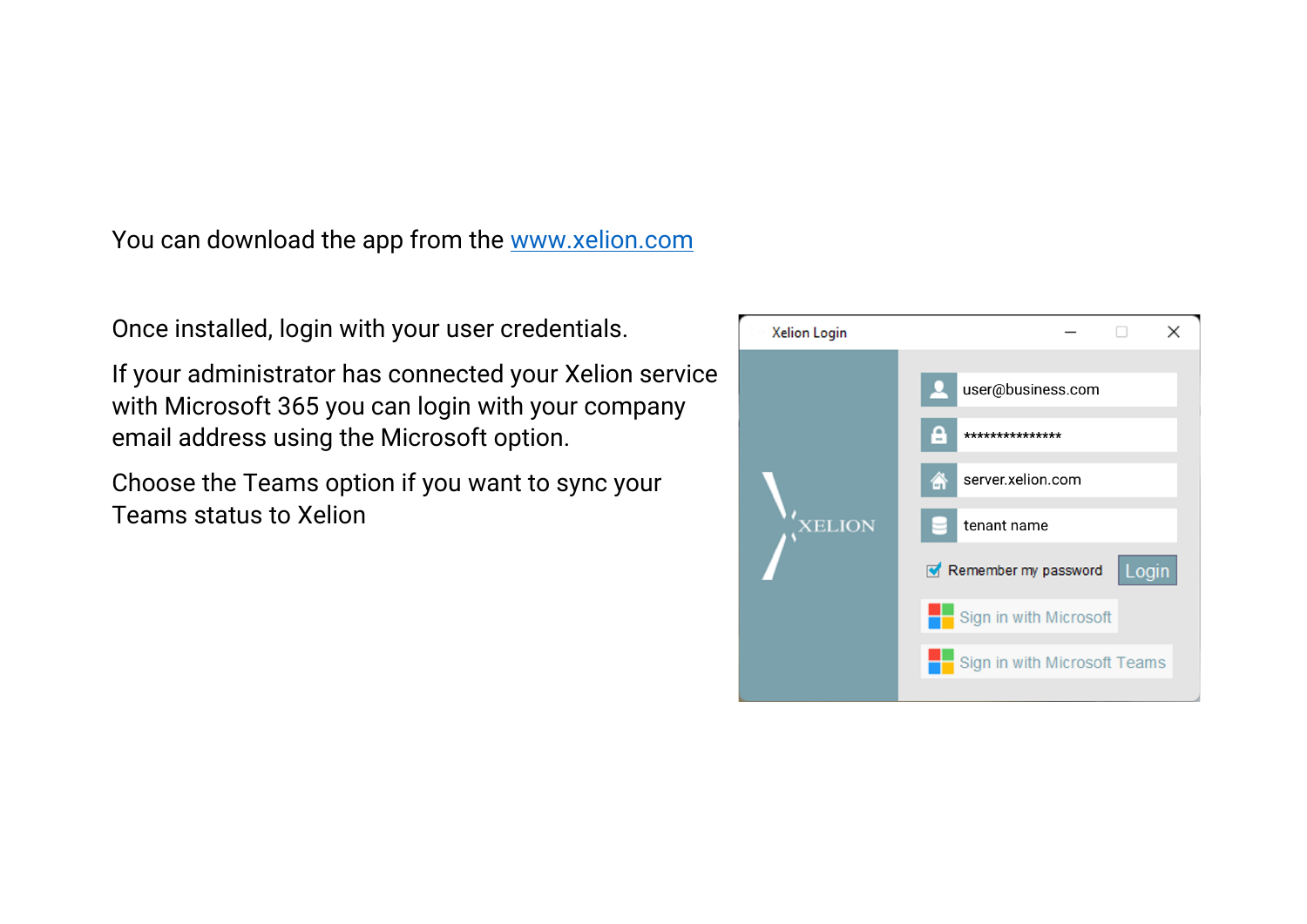## App Overview

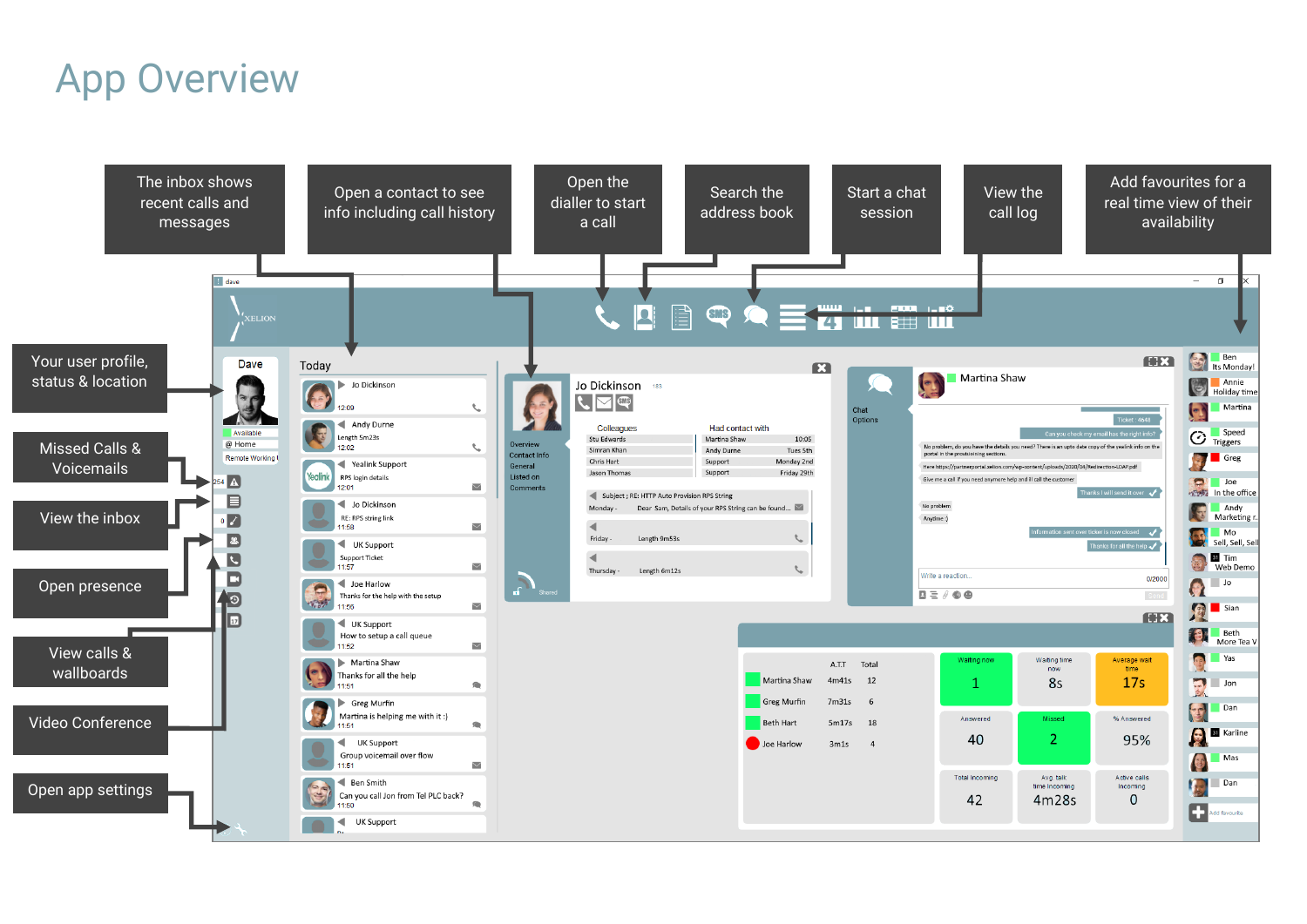## User Profile

Your user profile controls many aspects of Xelion, you can join and leave hunt groups, change your outbound number presentation, and decide what devices and apps ring when you receive calls.